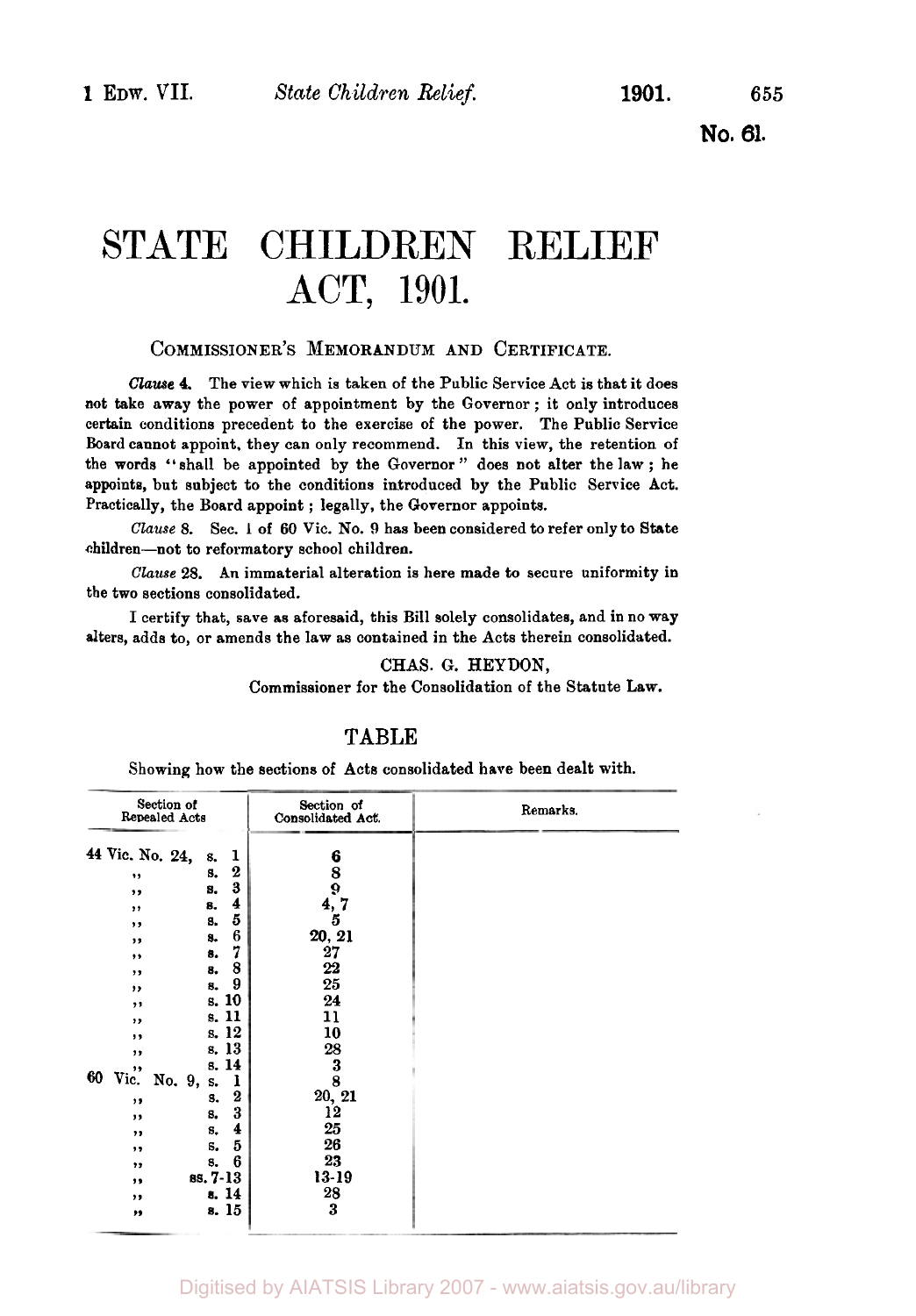**No 61.** 

### **ACT No. LXI., 1901.**

**RELIEF.** 

STATE CHILDREN An Act to consolidate the Acts relating to the establishment of a system of Boarding-out Children. [Assented to, 19th December, 1901.]

BE it enacted by the King's Most Excellent Majesty, by and with the advice and consent of the Legislative Council and Legislative Assembly of New South Wales in Parliament assembled, and by the authority of the same, as follows :-

#### **PART I.**

#### *Preliminary.*

**Short title and division.** 

**1.** This Act may be cited as the '' State Children Relief Act, 1901," and is divided into Parts, as follows :-

PART *I.-Prelirninary.-* ss. 1-3.

PART *II.-The Board and Boarding-out Officers.-ss.* **4-6.** 

PART *III.-Powers and duties of the. Board and Boardingout Officers.-ss.* 7-19.

PART *IV.-Regulations.-ss.* **20-2** 1.

PART *V.-General provisions.-ss.* **22-24.** 

PART *VI.-Offences and procedure.-ss.* **25-28.** 

**2.** (1) The Acts mentioned in the Schedule hereto are to the extent therein expressed hereby repealed.

**(2)** The President of the Board, the Board, the Boardingout Officers, and all other persons appointed under the Acts hereby repealed shall remain in office as if this Act had been in force when they were appointed and they had been appointed hereunder.

(3) All regulations framed or made under the Acts hereby repealed, and all licenses issued under the said Acts and regulations, and being in force at the passing of this Act, shall remain in force as if they had been made under this Act, and references in such regulations to the provisions of the Acts repealed shall be construed as references to the corresponding provisions of this Act.

(4) The provisions of this Act shall apply to all children boarded-out or apprenticed under the repealed Acts, as if they had been boarded out or apprenticed under this Act.

**Repeal and savings.** 

**Officers under repealed Acts.** 

*Regulations under repealed*  **Acta.** 

**State children under repealed Acts.**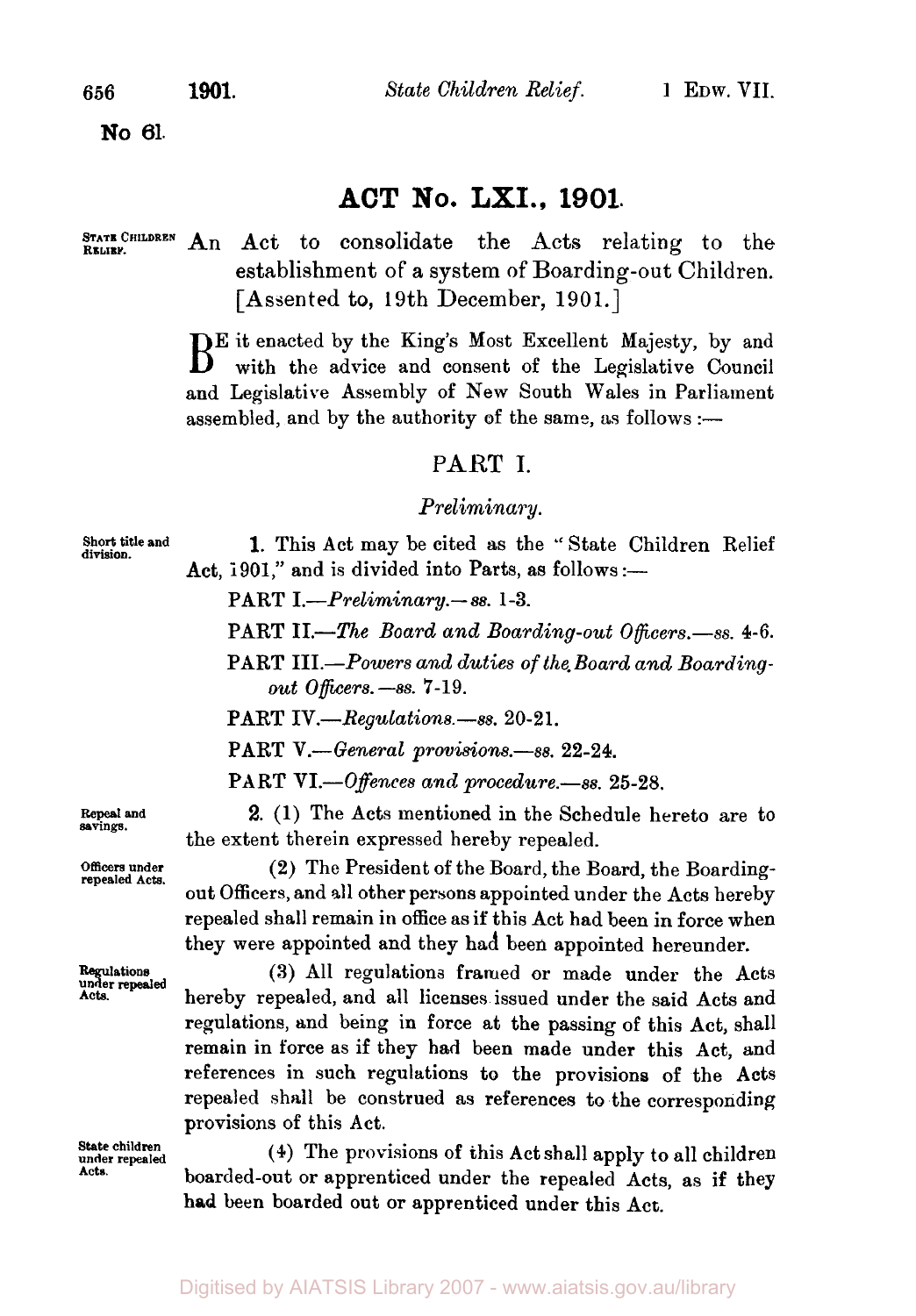**3.** In this Act, unless the context or subject-matter other- **No. 61.**  wise indicates or requires :-**44 Vie. No. 24,** 

- '' Apprentice " means any boarded-out child under articles **s. 14. 60 Vic. No. 9,**  of indenture under this Act. **e. 15.**
- " Asylum " includes the Benevolent Asylum, every asylum for destitute children, or industrial asylum, and every charitable institution whatever, wholly or partly supported by grants from the Consolidated Revenue Fund.
- " Board " means the board constituted or continued under this Act.
- " Justice " means justice *of* the peace.
- " Minister " means the Colonial Secretary ; and
- "State child" means any inmate of any asylum, and includes any child for whose admission thereto the Minister has issued an order.

#### **PART II.**

*The Board and Boarding-out Officers.* 

4. Subject to the provisions of section two, subsection The Board. two, a Board, under the name of "the State Children's Relief **s. 4.** Vic. No. 24, Board," to be composed of not more than nine persons, shall be appointed by the Governor.

two, the president **of** the Board shall be appointed by the Governor, **44 Vic. No. 24, s. 5.**  and shall preside at all meetings of the Board, but in his absence the Board shall appoint one of their number to be **vice**president. Three members shall constitute a quorum. **5.** Subject to the provisions of section two, subsection **President** and **vice-president**.

the title of "Boarding-out Officer" to carry out the provisions of *Ibid.* **s.** 1. this Act. **6.** The Governor may appoint one or more persons under Boarding-out

### **PART** III.

*Powers and Duties of the Board and* Beading-out *Officers.* 

boarding-out of State children under this Act, subject to the **Fold** s. direction of the Minister, be the authority to direct the removal **of** such children, to issue licenses for the reception of State **7.** The Board shall in all matters appertaining to the **Functions of the Board. S.P.U., Vol. V. 41**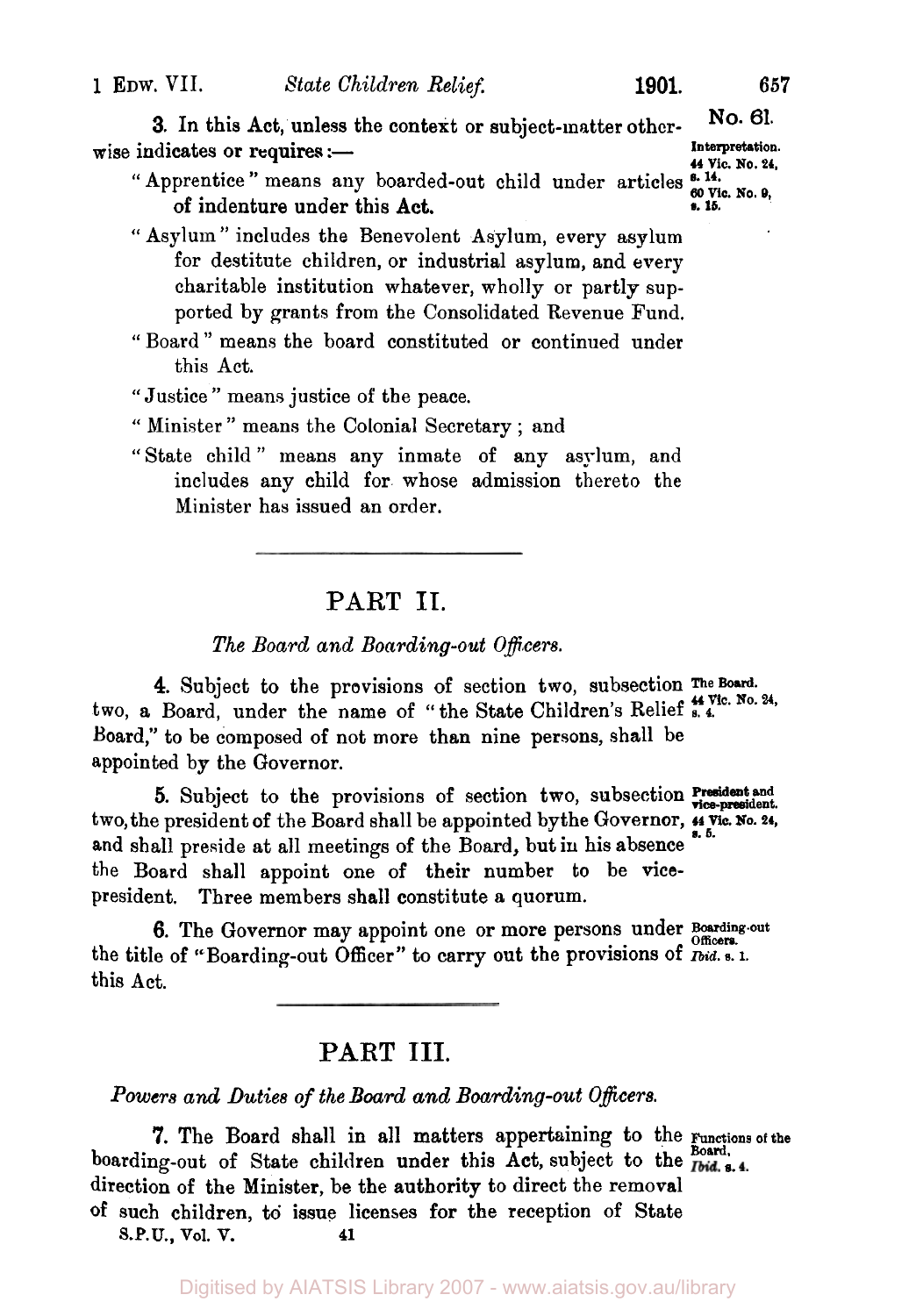*<sup>658</sup>***1901.** *State* Children Relief. 1 EDW. VII.

children as boarders, to apprentice any child so boarded-out, at or before the end of his term of residence, to any person approved by such Board for any period not exceeding five years, to approve of persons applying to adopt State children and to arrange the terms of such adoption, and to direct the restoration of any child to his parent or guardian on such terms as they may think proper. **No. 61** 

**Officer may child. s. 2.**  *60* **8. 1.** Vic. **No. 9, board-out State 44 Vic. No. 24,** 

**Proviso.** 

**Report to Parliament.**  *Ibid.* **s.12.** 

**8.** A Boarding-out Officer may, and shall whenever so directed, remove any State child from an asylum and cause him to be boarded-out in the house of some person licensed as hereinafter provided for any period not extending, except in special cases to be approved by the Minister, beyond the time when such child shall attain the age of twelve years :

Provided that at the discretion of the Board such period may extend to the time when such child shall attain the age of fourteen years.

**Power to remove 9.** A Boarding-out Officer, whenever so directed by the children from **reformatory schools. 44 Vic. No. 24,** *s.* **3.** 

Minister, may remove any child from a reformatory school and cause him to be boarded-out in the house of a person, licensed under this Act, for any period not extending beyond the term of detention of such child, but subject to the conditions and directions prescribed by the regulations.

**10.** The President of the Board shall report to Parliament every year on the working of this Act, and shall in such report specify the number of children boarded-out during the past year or portion thereof, particularising the name, sex, and age of every such child, and the person and place with whom he or she has been boarded-out, the cost of such child's outfit and maintenance, the number of children apprenticed or returned to their original place **of** detention, and all other particulars which the Minister may direct to be contained in such report.

**children entitled passes and free**  *Ibid.* **s. 11.** 

**11.** The Board shall compel the attendance at some public school, where reasonably practicable, of all children boarded-out under this Act, except in cases where the Board is satisfied that the children are otherwise properly educated without charge to the State.

All children shall during the term of such boarding-out be entitled to attend any public school without payment of fees, and to travel free on all Government railways whilst going to and from such school.

**12.** The Board may visit and inspect all children for two years after their official period of boarding-out or apprenticeship has terminated. **Extension of period Of supervision.**  *60* **Vic. No. 9,s. S.**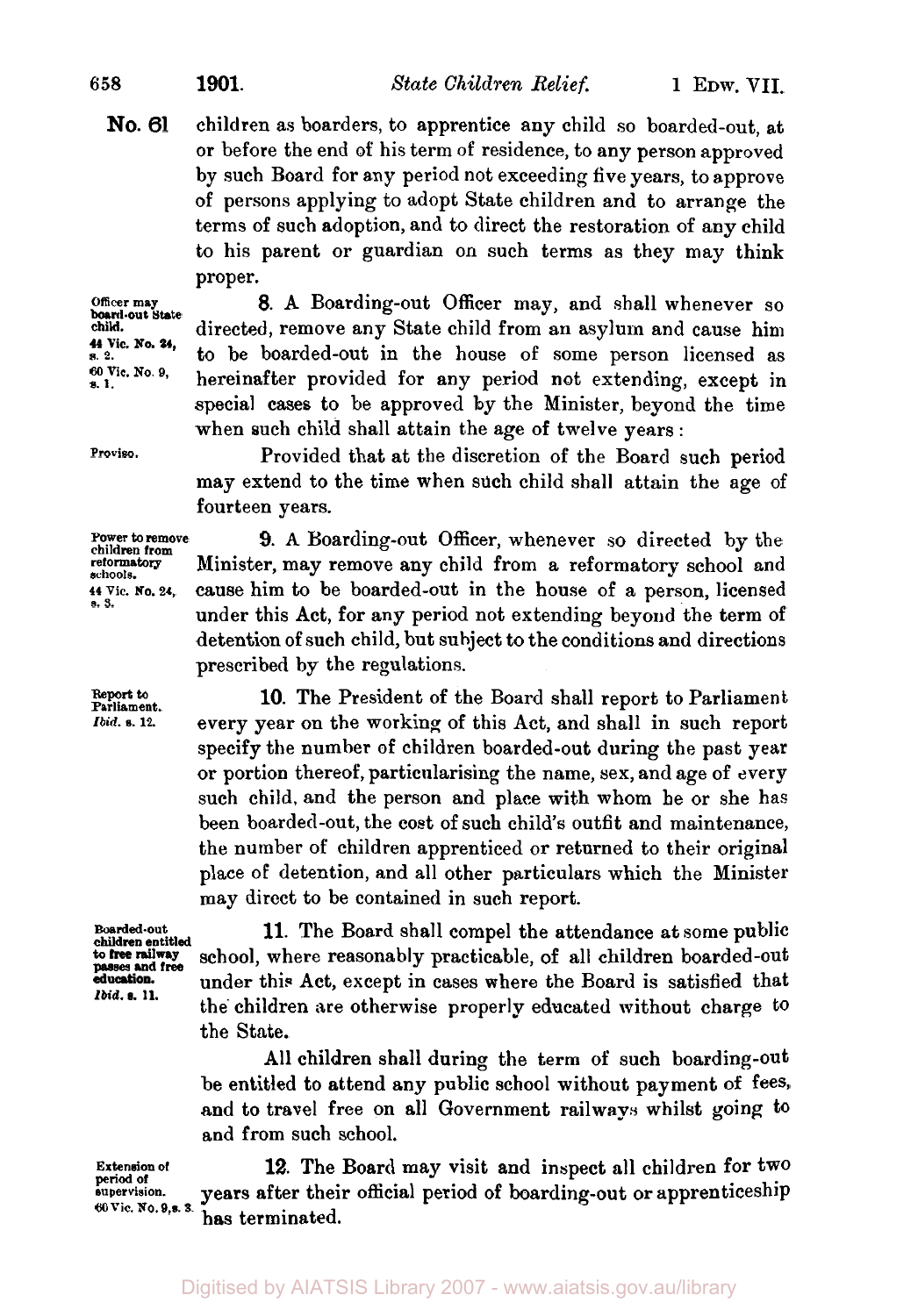**13.** The Board may at their discretion compel parents to **No. 61. Payment for**  pay, on the restoration of their children, the value **of** the outfits **outfits.**  of such children.

14. The Board may deduct from the payments due to **Deduction** from **guardian.**  *Ibid.* **s. 8. 14.** The Board may deduct from the payments due to **payments** to any guardian such amount as may be deemed equivalent to the loss occasioned by the neglect **of** such guardian to keep outfits up to regulation standard.

15. When a child is surrendered by his parents for adoption, Control of such parents shall have no further control over such child, except *Ibid.* **s. 9. by** the consent **of** the Board.

16. The Board may-

- *(a)* in their discretion, board out to any deserving widow her **deserted wives.**  own children ; and
- *(b)* by the unanimous vote of a meeting of the Board, and with the approval of the Minister, board out to any deserted wife her own children

under the provisions **of** this Act.

their control in cottage-homes in approved localities, and may *Ibid.* s. 11. make the necessary regulations for their management. **Cottage homes 17.** The Board may place invalid or sick children under **for sick children.** 

18. The Board may, in the name of a Boarding-out Officer, Prosecution of **parents.** institute legal proceedings against any parents for moneys *Ibid.* **s. 12.**  expended in the maintenance of their children when satisfied that such parents are in a position to pay for such maintenance.

19. The Board may, in the name of a Boarding-out Officer, Parents of illegiinstitute legal proceedings against the parents of illegitimate *Ibid.* s. 13. children for the recovery of maintenance money, and such parents shall be liable jointly and severally.

### **PART IV.**

#### *Regulations.*

20. The Governor may frame regulations-

- **20.** The Governor may frame regulations—<br>
(1) Exempting any State child from liability to be boarded-<br>
out :<br>  $\frac{44 \text{ Vic. No. 24}}{8.6 \text{ Vic. No. 24}}$
- **60 Vic. No. S, (2)** Exempting any boarded-out child from apprenticeship, *s. 2.*  and extending the time for a period not exceeding three years during which such child may be maintained :

**boarded out to widows and**  *Ibid.* **s. 10.** 

**s. 6.** 

**Children may be** 

**60 Vic. No. 9, s.7.**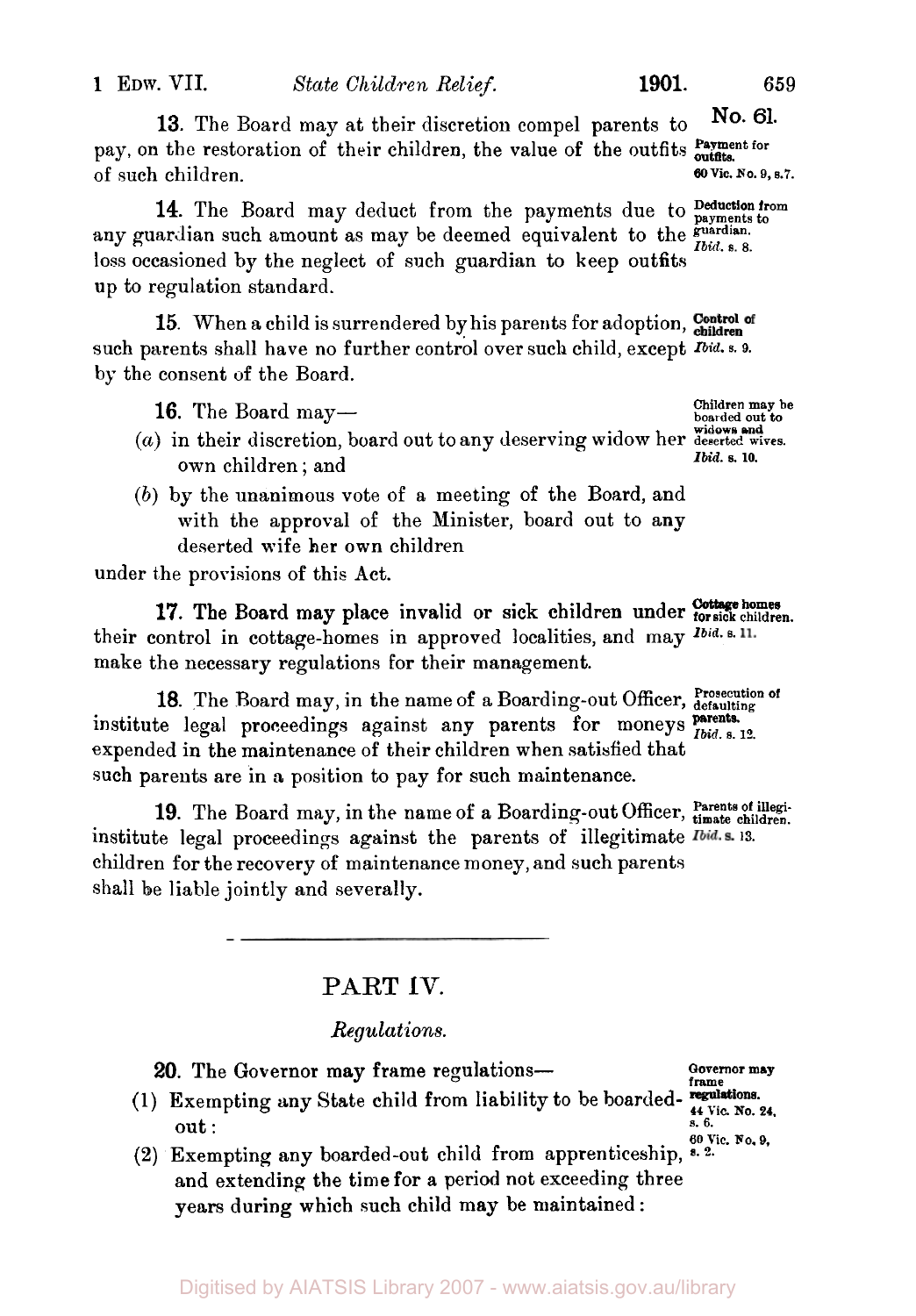- **No. 61.** (3) Prescribing the terms and conditions of indentures of apprenticeship of boarded-out children, with power to transfer such apprentices or to cancel their indentures in cases of ill-treatment of the children, or for other sufficient cause :
	- **(4)** Authorising the Board to deduct from payments due to apprentices in the event of misconduct :
	- *(5)* Defining the mode of procedure for the recovery of wages due to apprentices :
	- (6) For the purpose of enabling the Board to carry out the objects of this Act in regard to apprenticed children :
	- (7) Providing for and prescribing the mode of removal and of free carriage on all Government railways of State children, together with their attendants, and of free access to and from public schools by such railways :
	- *(8)* Prescribing the terms and conditions of issuing licenses to persons desirous of receiving State children **as**  boarders :
	- **(9)** Providing for the visitation and inspection of State children boarded out :
	- (10) Prescribing the terms and conditions upon which State children may be adopted by fit persons :
	- (11) Prescribing the person or persons by whom and in whose name State children may be apprenticed, and the conditions of indentures for such apprenticeship :
	- (12) Prescribing the mode of conducting the business of the Board at all meetings thereof:
	- **(13)** Declaring the duties of Boarding-out Officers, and their relation to the said Board :
	- **(14)** Defining the kit or outfit with which each child to be boarded-out shall be supplied before removal for that purpose :
	- (15) Providing for the attendance of all such children at some public school whenever practicable :
	- (16) Providing for the punishment of children in accordance with section twenty-two of this Act:
	- (17) Providing for medical attendance to any State child being ill, or having met with an accident, and for the burial of any such child who has died :
	- (18) Providing for the attendance at some place of worship of all State children, and generally for their moral training and discipline while boarded-out :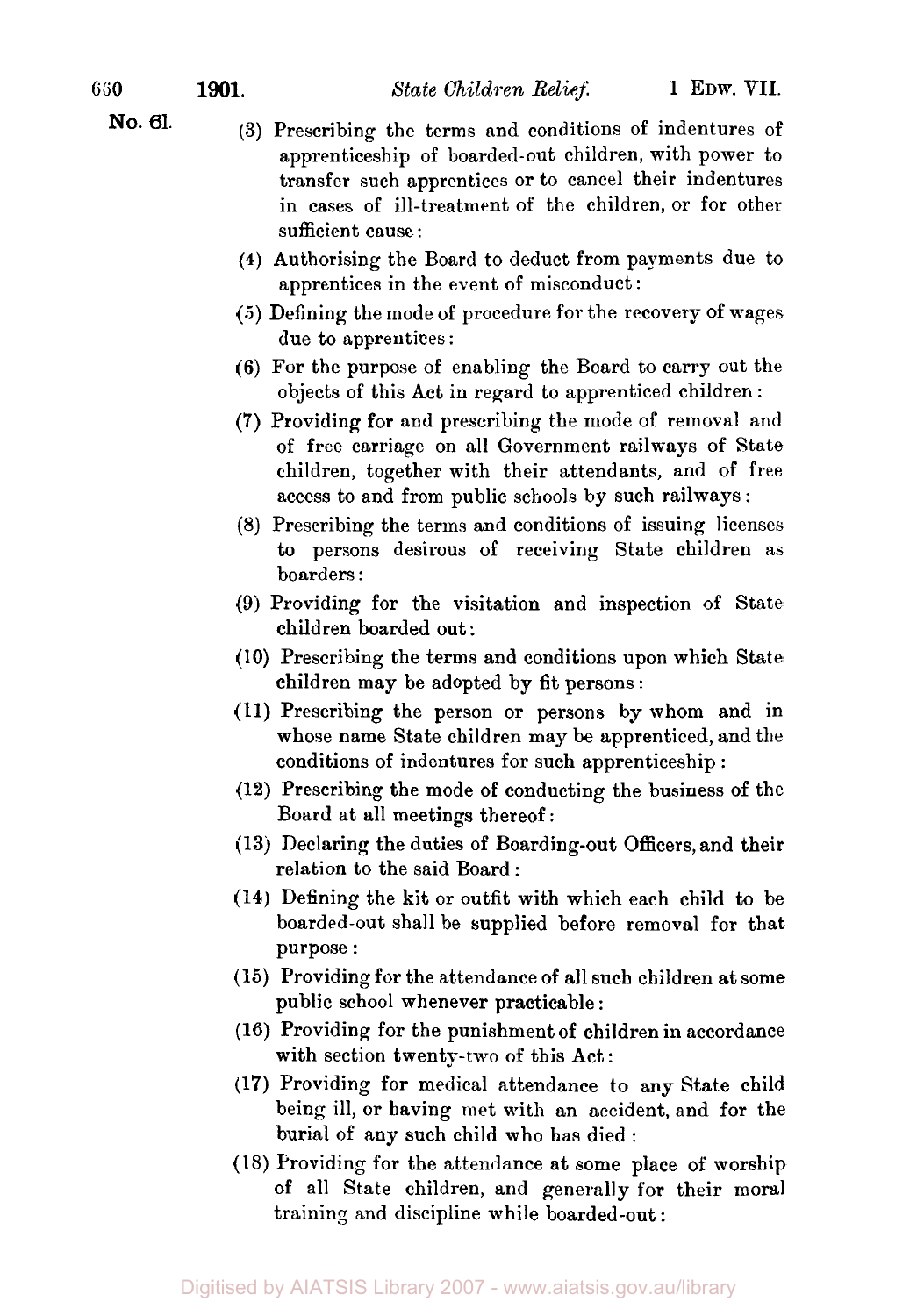**No. 61.** 

(19) Prescribing the mode, time, and place of payment for the maintenance of children boarded-out to the persons with whom they are so boarded :

- (20) Appointing the terms and conditions subject to which State children may be adopted :
- (21) Prescribing the mode, time, place, and guarantee of payment for maintenance of children admitted into asylums as State children, and afterwards boarded-out according to the provisions of this Act, but whose parents are able, in whole or in part, to defray the cost of such maintenance :
- (22) And generally for carrying out the purposes of this Act in all matters of detail whatsoever.

**21.** All such regulations upon publication in the Gazette **To be published** shall have the full force of law, and shall be laid before Parliament and laid before Parliament. within fourteen days after the making thereof if Parliament is  $\mu$  Vic. <sup>No. 24</sup>, then in session, and if not, then within fourteen days after the  $\frac{3.6}{60}$  Vic. No. 9, commencement of the next ensuing session. **s 2.** 

#### **PART V.**

#### *General provisions.*

**22.** Any child boarded-out under this Act who absconds **Boarded-out child absconding**  from the person with whom he is placed, or refuses at the end of  $\frac{44 \text{ V} \text{ic. No. 24}}{8 \cdot 8}$ his term of boarding-out, but before the end of his term of detention (if any), to return to his original place of detention, shall be liable to be whipped, if a male, with a birch rod or cane and, whether male or female, to the punishment of bread and water in accordance with the directions contained in the regulations.

23. All moneys and other property to which children *aloney of bother*<br>d out adopted or apprenticed shall be entitled shall be controlled by boarded out, adopted, or apprenticed shall be entitled shall be **Board.**  placed to a separate fund, and shall be under the control of the  $60$  Yic. No. 9, Board for the benefit and maintenance of such children.

*24.* (1) The expenses incurred in respect of children **Expenses of boarding-out**  boarded-out under this Act and the necessary current expenditure **State children.**  incurred by the Board shall be defrayed from such moneys as **s. 10. <sup>44</sup>**Vic. **No.** *24,*  Parliament shall appropriate for that purpose. and if there are no such moneys available such expenses shall be defrayed out of the Consolidated Revenue Fund by warrant under the hand of the Governor directed to the Colonial Treasurer.

**Money of State**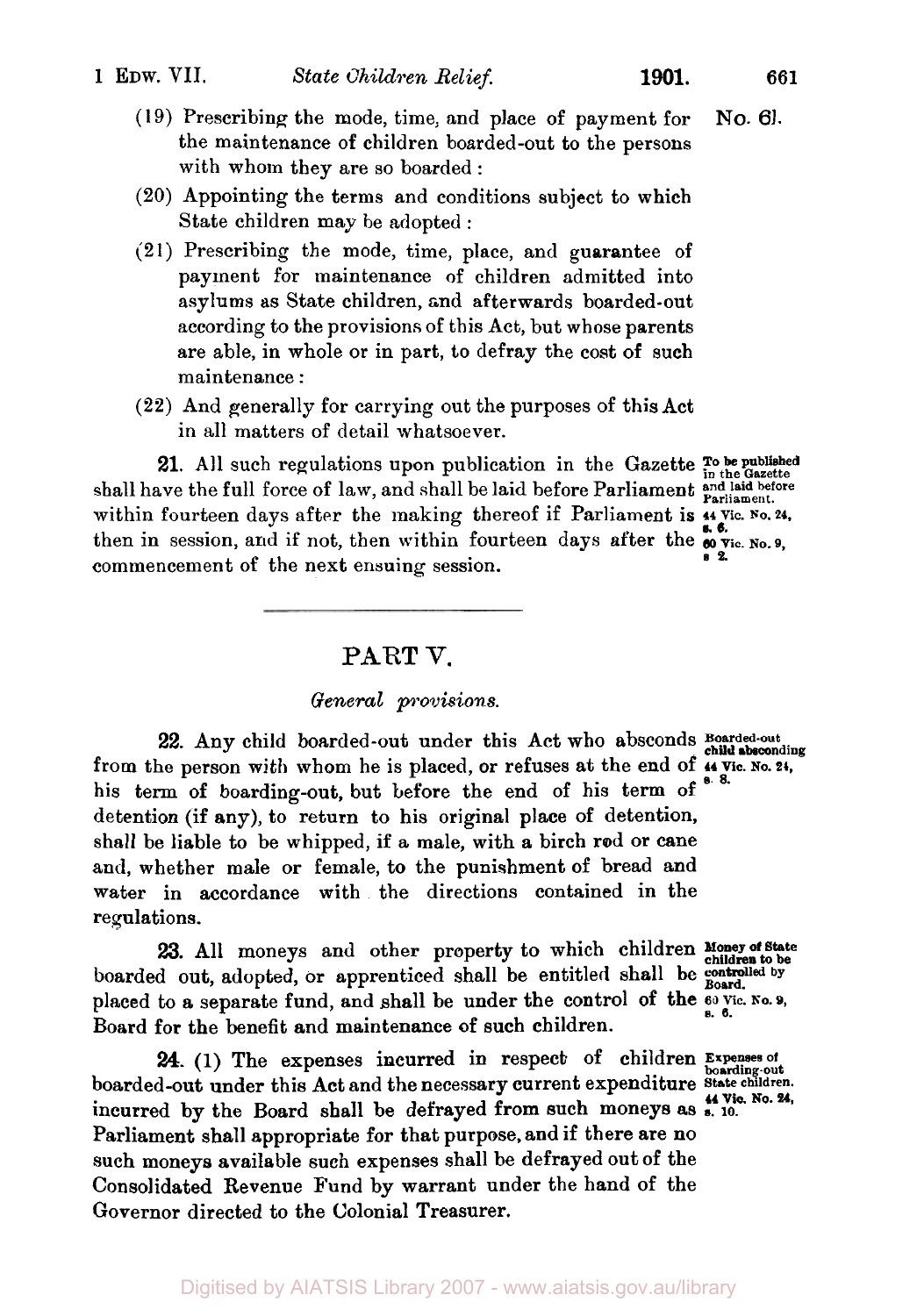*<sup>662</sup>***1901.** *State Children Relief.* 1 EDW. VII.

#### **No. 61.**

(2) The said Treasurer shall pay out of the said Fund only such charges as are certified to be correct under the hand of the President of the Board or the Minister and countersigned by the Boarding-out Officer, and all payments in pursuance of such warrants shall be credited to the said Treasurer, and the receipts of the persons to whom the same are paid shall be his discharge in respect of the sum therein mentioned in the passing of his accounts. All payments made under any such warrant shall be recouped out of the vote for the boarding-out of State children so soon as there are sufficient funds to the credit of such vote.

### **PART** VI.

#### *Offences and procedure.*

**25.** Any person who

- **apprentice.** (a) directly or indirectly, withdraws from, or counsels, **19. Produces** any child or apprentice boarded-out or <sup>60</sup>**s. 4. Vic. No. 9,** apprenticed, to abscond from the person with whom, or to whom, such child is boarded-out or apprenticed, before the expiration of his term of boarding-out or apprenticeship, or
	- (b) knowing any child or apprentice to have been SO withdrawn or to have so absconded, harbours or conceals such child or apprentice, or prevents him from returning to the person with whom he was boarded-out, or to whom he **was** apprenticed, or to the place of his original detention,

shall be liable for any such offence to a penalty not exceeding twenty pounds, or to be imprisoned, with or without hard labour, for any term not exceeding two months.

**absconding Arrest of apprentices. s. 5. 60 Vic. No. 9,** 

**Penalty for ill-usage of child. 44 Vic. NO. 24.**  *s.* **7.** 

**26.** Any justice may issue a warrant for the arrest of any apprentice, or boarded-out, or adopted child, who has absconded, or been illegally removed by parents, or other persons, from the control of the legal guardian under this Act.

*27.* Any person who ill-uses or neglects to perform his duty towards any child hoarded-out with him, or violates any regulation concerning such child, shall be liable to a penalty not exceeding ten pounds, or to be imprisoned, with or without hard labour, for any term not exceeding two months.

**withdrawing Penalty for child or 44 Vic. No. 24,**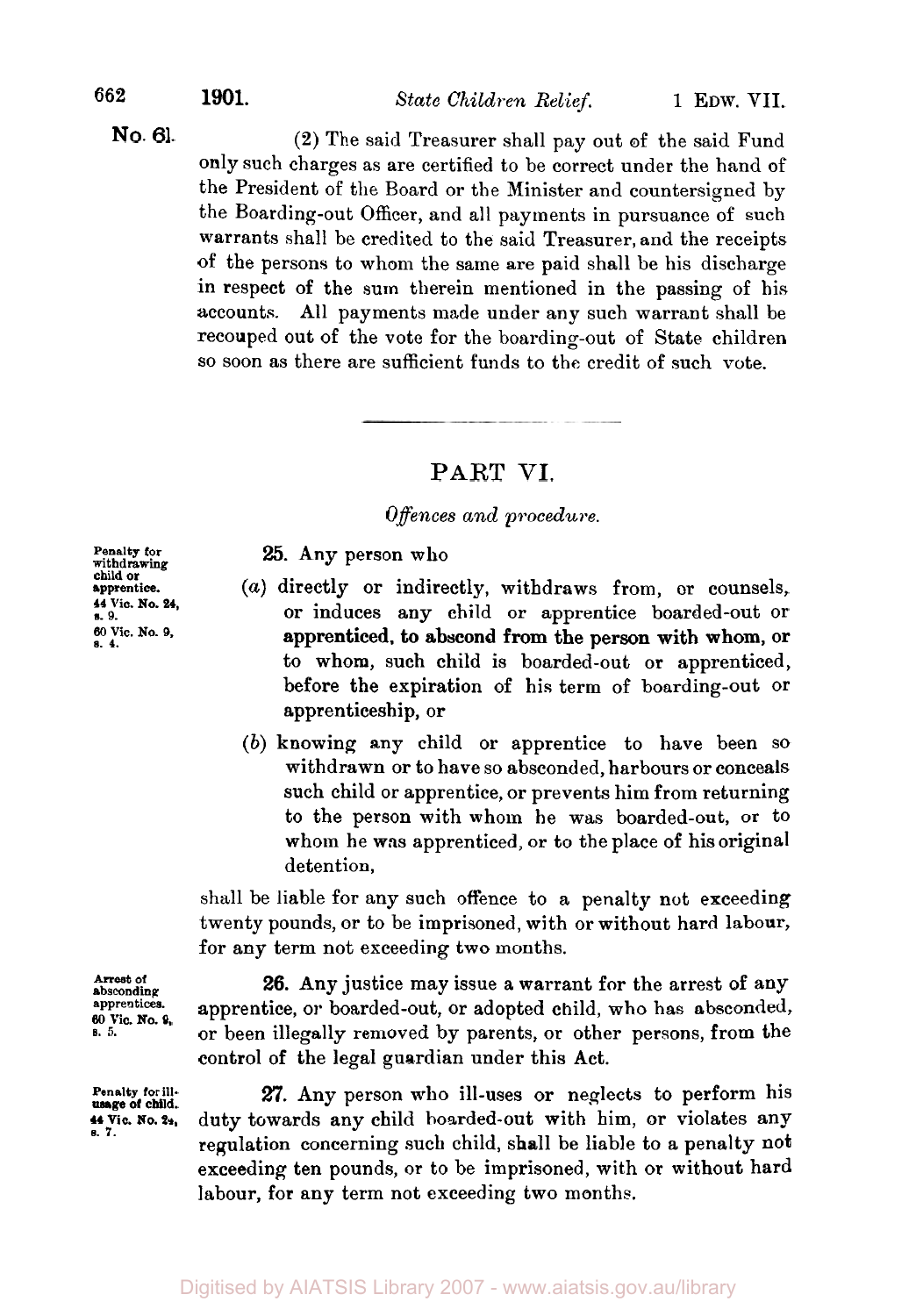#### **1 EDW. VII.** *State Children Relief.* **1901 663**

No. **61.**  this Act may be prosecute l upon the complaint of any constable, offences. or householder, or person authorised by the Board. **28.** Any person offending against any of the provisions **of 44 Vic. No. 24, s. 13.** 

SCHEDULE. Section 2 (1).

| Reference to Act.               | Title or short title.                                                  | Extent of repeal.                                                  |
|---------------------------------|------------------------------------------------------------------------|--------------------------------------------------------------------|
| 44 Vic. No. 24<br>60 Vic. No. 9 | State Children Relief Act of 1881<br>State Children Relief Act of 1896 | $\begin{array}{c} \therefore \\ \therefore \end{array}$ The whole. |

## **ACT No, LXII.. 1901. No. 62.**

An Act to authorise the raising of a Loan for the Public Loan. Service of the State, and for other purposes. [Assented to, 20th December, 1901.]

### **ACT No. LXIII., 1901. No. 63**

An Act to appropriate and apply out of the Consolidated APPROPRIATION. Revenue Fund of **New** South Wales certain Sums to make **good** the Supplies granted for the Service of the year from the 1st day of July, 1901, to the 30th day of June, 1902, inclusive **of** both dates, and to adjust the vote "Advance to Treasurer, 1900- 1901," for supplementary charges during **the** period **from** 1st July, 1900, to **30th** June, 1901, inclusive of both dates, and to cover payments charged to " Expenditure Suspense Account" tor Services of the year 1900-1901 ; and for purposes connected with and incidental to the above objects. [Assented **to,** 20th December, 1901.]

*<sup>60</sup>***Vic. No. 9, s. 14.**